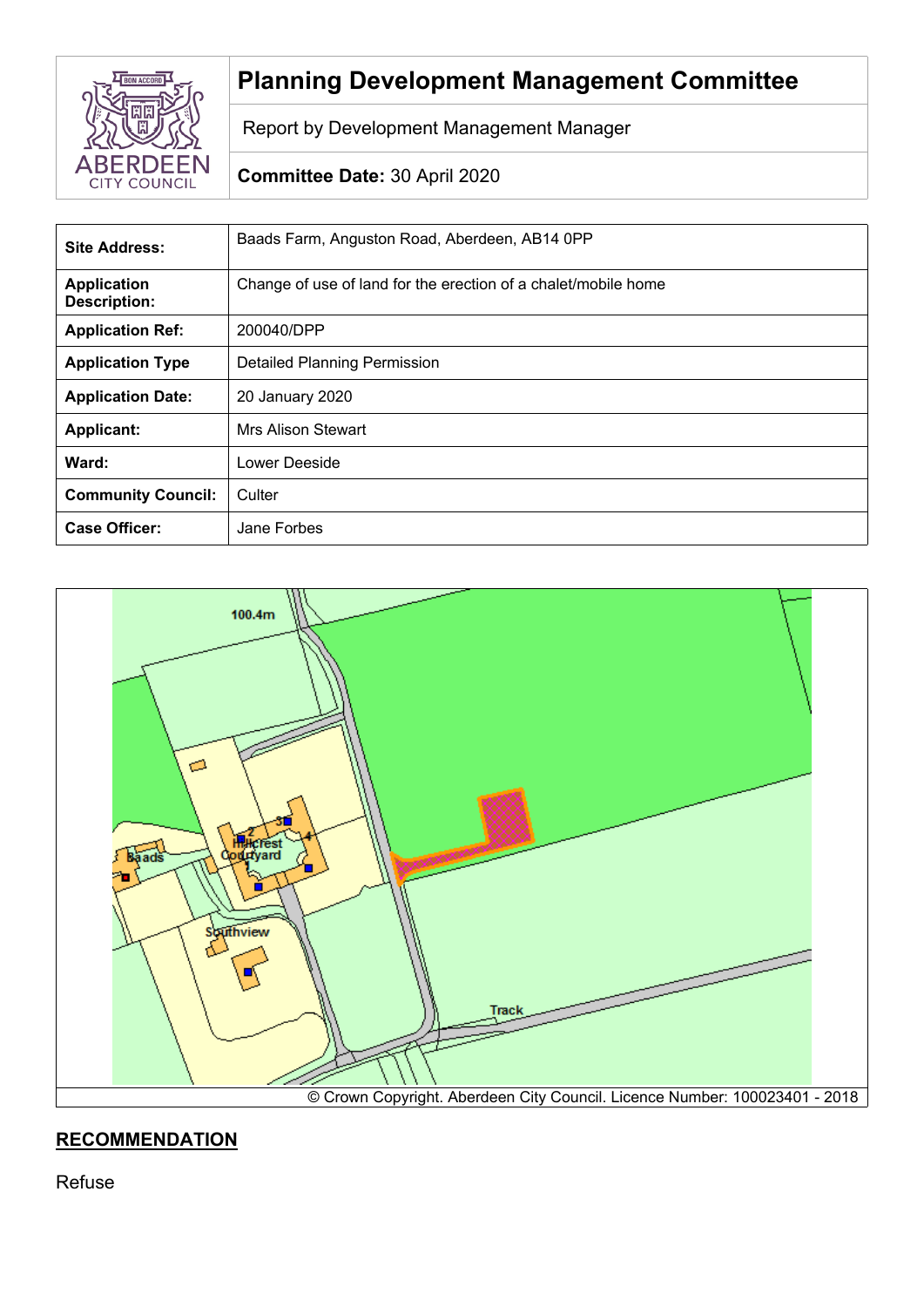### **APPLICATION BACKGROUND**

### **Site Description**

The site is located in the countryside some 3.5km to the north west of Peterculter, to the east of Baads and a group of houses known as Hillcrest Courtyard. The site extends to an area of some 734m² and forms part of a wider area of uncultivated and unused agricultural land extending to 2.3 hectares, located to the east of Hillcrest Courtyard. The application site extends along the southern boundary of the wider area of agricultural land, where there is a gradual rise in ground level from south to north, with the northern boundary of the wider site forming the crest of the hill. To the south of the application site are fields, whilst to the west and across an access track are six houses. Access to the site is initially via a 350 metre long tarred, single track, private road which serves the neighbouring houses, followed by an unsurfaced track for a further 80 metres.

### **Relevant Planning History**

Planning permission (Ref: P110648) was approved by Planning Committee, against officer recommendation, on the 11th October 2011 for the erection of a residential dwelling, garage and associated stud farm. Conditions applied to the planning permission included restriction on the occupancy of the house to a person employed full time in the stud farm business and the dependants, widow or widower of such a person; ensuring that the stables and associated infrastructure are constructed and available for use prior to the commencement of the construction of the house and garage; restricting the hours of construction; requiring the submission of schemes of all external lighting and drainage/sewage facilities, and of samples of all external finishing materials; and the provision of landscaping and tree planting on site.

Planning permission (Ref: P120873) was approved under delegated powers on the 27th July 2012 for a variation to condition 7 to allow for the disposal of sewage effluent by means of a suitable primary and secondary treatment system as designed by a qualified engineer.

Two applications for planning permission (Ref: P140187 & Ref P141149) were refused under delegated powers in March and September 2014 for the removal of Condition 1 (Control of Occupancy) from Planning Permission Ref: P120873, the latter of these decisions being upheld by the Local Review Body on 15<sup>th</sup> December 2014.

A subsequent application for planning permission (Ref P150074), again seeking removal of Condition 1 (Control of Occupancy) was submitted in January 2015, however the Planning Authority declined to determine this application, as permitted under Section 39(1)(b) of the Town and Country Planning (Scotland (Act) 1997, on the basis that within the previous two years, two similar applications had already been refused and there had been no significant change in the development plan or in any other material consideration since the third application was submitted in January 2015.

Finally, a further application for planning permission (Ref 181084/S42), once again seeking removal of Condition 1 (Control of Occupancy) of Planning Permission Reference P120873 was submitted in June 2018 and refused under delegated powers on 30 August 2018.

# **APPLICATION DESCRIPTION**

### **Description of Proposal**

Detailed planning permission is sought for the change of use of land to a caravan site for the erection of a 2 bedroom residential chalet/mobile home. The drawings submitted with the application indicate the chalet/mobile home, which the applicant has stated would be located within the site for a period of up to 5 years, has a footprint of 73m² (12.2 metres x 6 metres), and a ridge height of 4.25 metres. No details of the material finish of the chalet/mobile home have been provided, but it has been identified as a 2 bedroom, 'Westfield' style Omar Park Homes type, which is of residential standard and considered suitable for permanent residence. It would be situated within a site of some 734m²,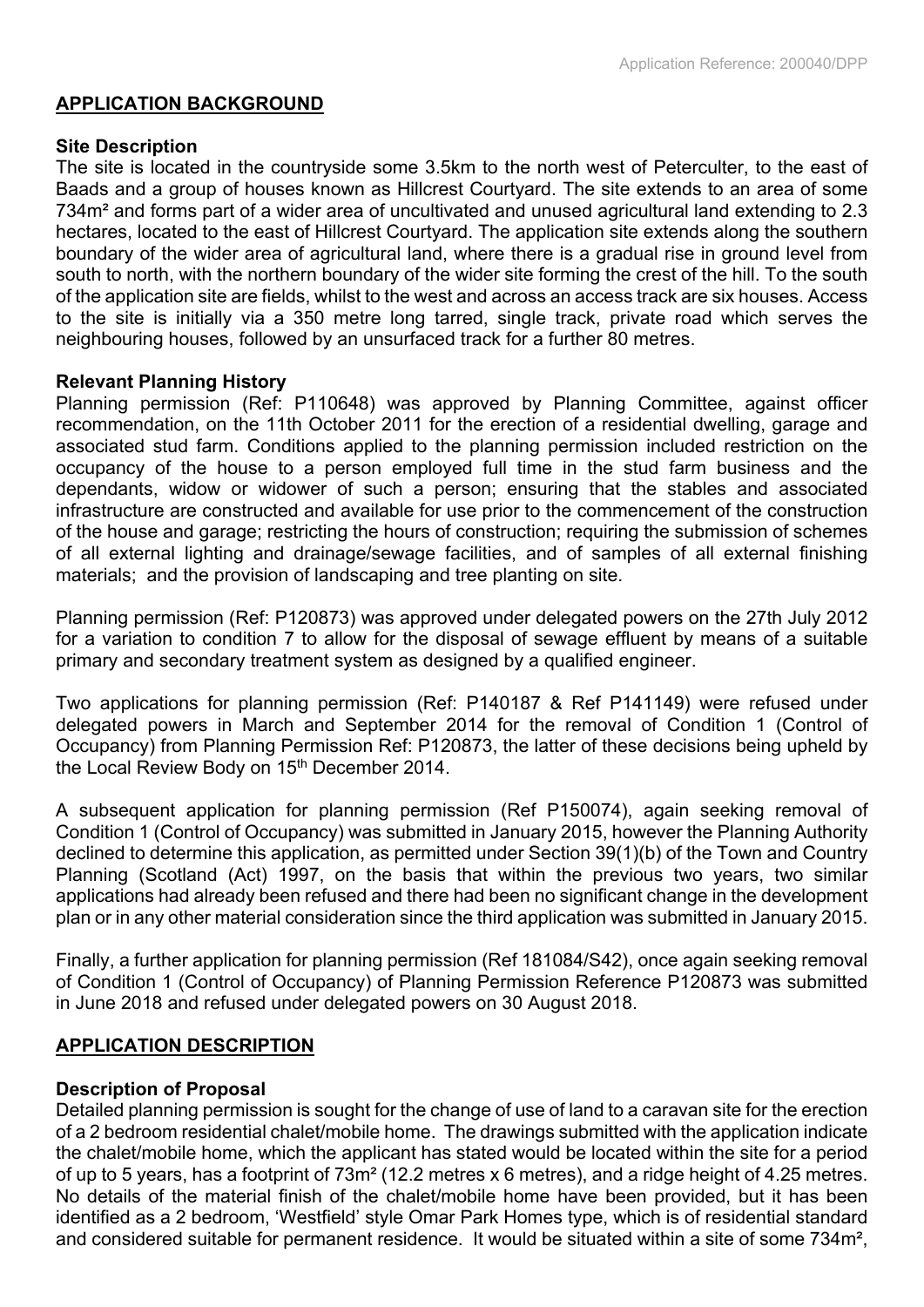and accessed off an existing unsurfaced track. The application site forms part of a wider development site for which conditional planning consent was granted in 2011 for a stud farm, residential dwelling and garage, with limited works relating to that consent having been carried out, including fencing and clearing of overgrowth.

### **Supporting Documents**

All drawings and supporting documents listed below can be viewed on the Council's website at:

[https://publicaccess.aberdeencity.gov.uk/online](https://publicaccess.aberdeencity.gov.uk/online-applications/applicationDetails.do?activeTab=documents&keyVal=Q41E0IBZMKF00)[applications/applicationDetails.do?activeTab=documents&keyVal=Q41E0IBZMKF00](https://publicaccess.aberdeencity.gov.uk/online-applications/applicationDetails.do?activeTab=documents&keyVal=Q41E0IBZMKF00)

- Planning Policy & Design Statement
- Correspondence from the Agent, on behalf of the Applicant, dated 3<sup>rd</sup>, 18<sup>th</sup> and 26<sup>th</sup> February 2020.

### **Reason for Referral to Committee**

The application has been referred to the Planning Development Management Committee because the proposal has attracted six or more objections from the public and an objection from Culter Community Council. Accordingly, the application falls outwith the scope of the Council's Scheme of Delegation.

### **CONSULTATIONS**

**ACC - Roads Development Management Team –** No objection on the basis that the proposed development would be a temporary feature with adequate parking, and access provided via a private road with no through access.

**ACC - Environmental Health –** No objection. Recommend that, due to the public health risks associated with inadequate private water supply sources, associated sampling, treatment and system maintenance costs and the risk of insufficient supply during dry periods, suitable demonstration is given that the mains water supply as proposed by the applicant is established at the property.

**Culter Community Council –** Object to the application for the following reasons:

- 1. The proposal and Change of Use is not consistent with Policy NE2 (Green Belt)
	- there is no commitment to only an indication of a wish to start an agricultural business, if indeed a stud farm or livery business can be construed as 'agricultural'
	- $-$  there is no existing activity with which this proposal could be associated
	- $-$  the proposal does not deliver what anyone could describe as the required "highest quality" on siting (a very prominent position is proposed), nor on design and materials (the proposed mobile home appears to be a standard commercial product)
- 2. It is crucial for the current application to be refused, in order for the Planning Authority to avoid unrestrained development of new residential buildings in the Green Belt.
- 3. All of the City's Green Belt is within easy (car-based) commuting distance of Aberdeen's businesses, and is therefore "in danger of suburbanisation of the countryside" quoted by the Scottish Government's Chief Planner; this justifies a more-restrictive approach on planning than would be appropriate in the wider countryside.
- 4. Granting permission for this or any similar application without an agricultural tie on occupation of the proposed dwelling would set a clear precedent making Policy NE2 Green Belt effectively unenforceable from this point on.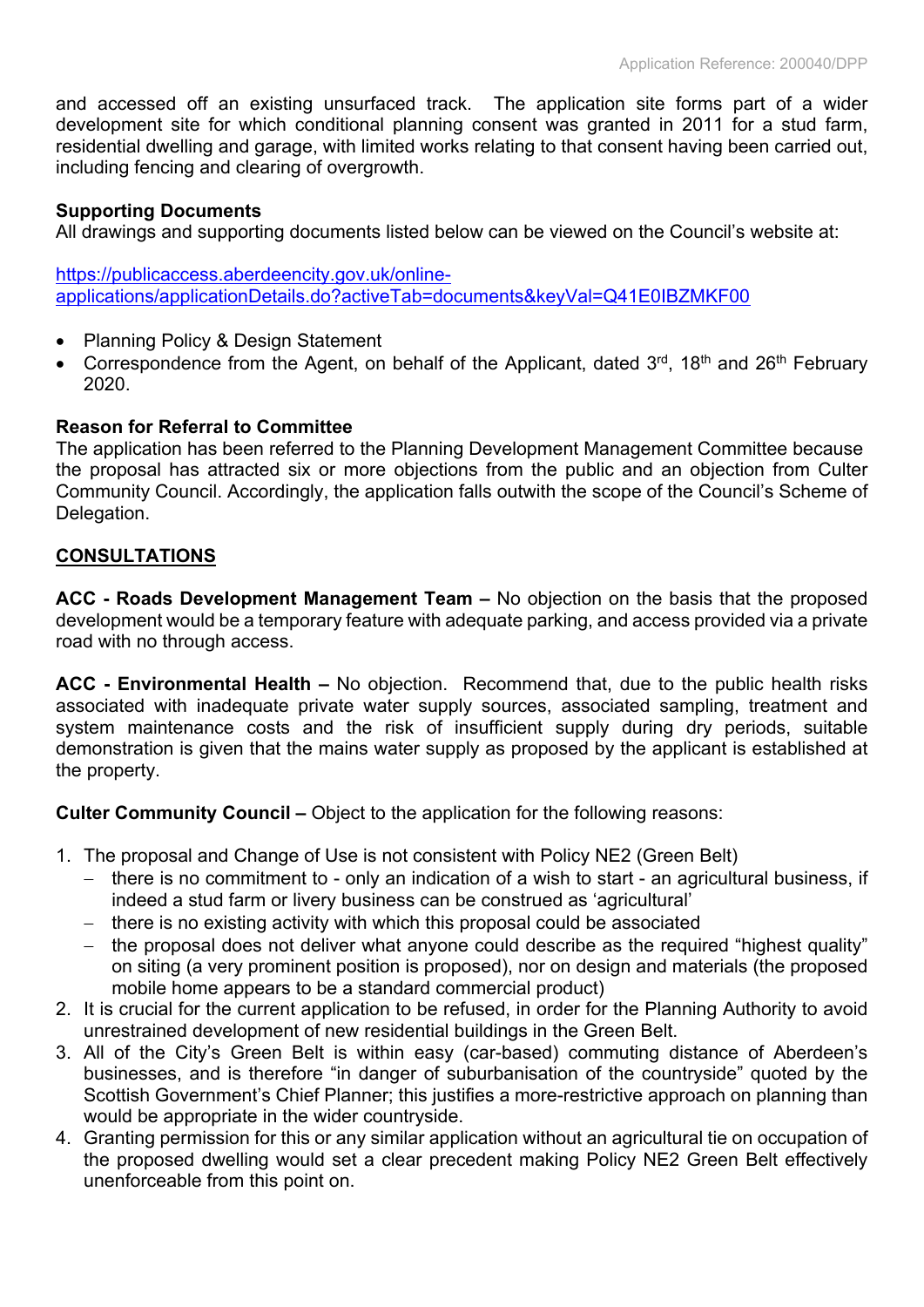- 5. From any future applicant's perspective, there are already precedents whereby there has been no evidence to show that there is a financially robust agricultural business requiring daily attendance to justify a new residence in the Green Belt.
- 6. If permission were to be granted in this case, on what grounds could the Planning Authority realistically resist a request for extension of the permission, or conversion into permission for a permanent house, in each case without any restriction on occupation?
- 7. The present case must either be refused, or granted only on the same basis as P110648, that is, with a binding commitment to start an agricultural business before putting in the mobile home, and with an agricultural tie on occupation having exactly the same effect as Condition 1 attached to the permission for P110648.

# **REPRESENTATIONS**

6 letters of objection have been received. The matters raised can be summarised as follows:

- 1. The proposed land use (chalet/caravan) constitutes a change of use of the land and is not consistent with policy NE2 (green belt) of the Aberdeen Local Development Plan and is also not consistent with the previous planning consents (P110648 and P120873), which require that the stud farm becomes operational before the associated dwelling is constructed;
- 2. The proposed design and material finish of the chalet/caravan is not 'high quality' as required by policy NE2;
- 3. Approval of the proposal would set a precedent for further housing in the green belt;
- 4. Ownership of the site changed hands in October 2019 and there is concern the new owner has different ideas for the site;
- 5. Conditions of occupancy for the chalet need to remain the same as those imposed on the main dwelling i.e the stables and associated infrastructure shall be built and in use prior to building a residence, that any associated dwelling is occupied by someone working full time at the stables;
- 6. The chosen location of the chalet is in a very prominent position, highly visible from the Anguston Road and with the potential to become an eyesore;
- 7. The proposed hardstanding damages the agreed Landscape Plan. There is adequate permanent hardstanding proposed for the site which could accommodate the chalet;
- 8. The proposed temporary septic tank is not in compliance with the approved Drainage Impact Assessment. The permanent Sewage Treatment System should be installed and made operational for the use of the chalet, as per conditions of planning;
- 9. In the nine years since planning was granted, for an urgent stud farm, there have been block and fences, and at no point have they required security;
- 10.Believe this latest application to be a flagrant attempt to circumvent planning regulations, and that the request to erect a chalet/mobile home signals plans to apply in the future for permission to erect a house/houses, without the current stipulation that a livery must be built and established as a business before the house is built;
- 11.The existing approved planning consent is subject to the successful setting up of a viable business on the site ahead of construction of the dwelling. Since this was granted in 2011 there has been no effort made to prepare the land for equestrian use, and the proposal for this temporary dwelling gives no information as to what work is to be undertaken with the land to make it suitable for an equestrian business, (Fences, land remediation, stables etc);
- 12.The existing planning permission was granted on conditions that a viable stud farming business was to be established. The house (now a proposed mobile home) was supposed to be tied to the business for accommodation of the business applicants and their employees. There is no viable stud farm business operating;
- 13.There have been unsuccessful attempts in the past to remove the business use from the planning application, it is believed this is just another way of trying to remove the restrictions on the original consent;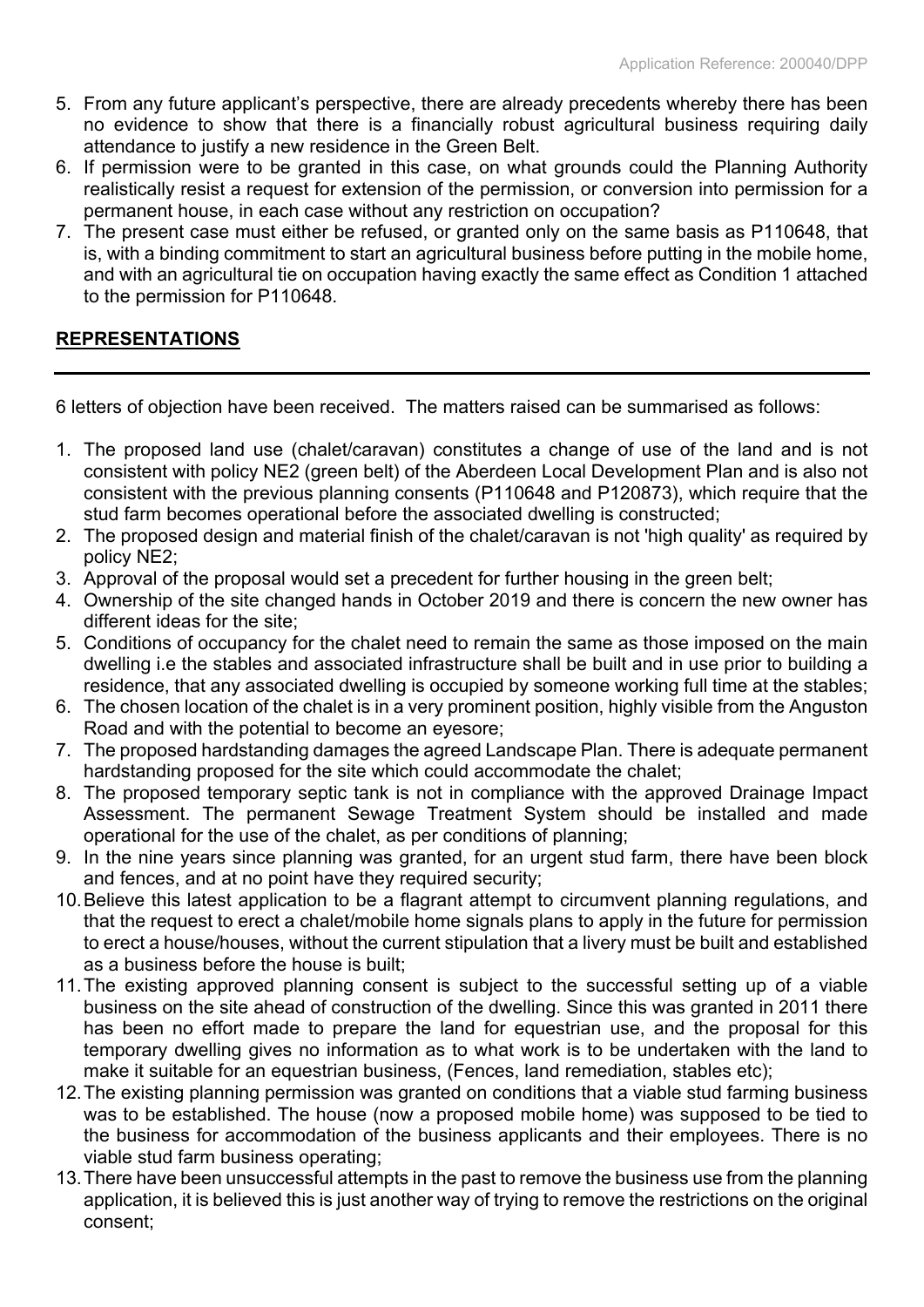- 14.The proposed duration, five years, which it notes may need to be extended is not a temporary arrangement but a clear attempt to circumvent the previous planning restrictions;
- 15.It should take no more than 2 years to build the livery and then house, and therefore planning permission should reflect this more reasonable timescale to minimise the impact on the local community;
- 16.If this is to be approved it should require the stables to built within six months and the house within a further six. Occupation should be restricted to the applicant;
- 17.The temporary septic tank does not comply with the approved drainage assessment. The soil type at Baads is not suitable for a soakaway for a sceptic tank, and therefore an alternative type of sewage treatment system is required. Clause 7 of the conditional planning permission states that a suitable secondary treatment system has to be constructed to provide adequate sewage facilities and to safeguard public health. This is required before any residential use can be built;
- 18.The private road leading to The Baads is single track, has no passing places, no turning points and has a hazardous blind corner. It is unsuitable for additional traffic especially horse boxes and horse transporters on a commercial scale;
- 19.Anguston Road is a dangerous road, and any moves which will add to the traffic should not be supported without substantial upgrading work to the road which is in pressing need of sustainable repair and even widening in areas. The level of traffic on the road has compounded problems of potholes, narrow sections of road leading to eroded verges (often into deep ditches) and blind corners;
- 20.Approval of this application would not support parity of process with recent approval for the erection of a domestic garage subjected to very intense scrutiny because of the green belt location and compliance with detailed and very strict stipulations about the materials and suitable screening in order to preserve the local environment and landscape. It seems preposterous therefore, that consideration could even be given to allowing the erection of a chalet or mobile home with none of the provisions for use of sympathetic building materials or screening;
- 21.The field where the chalet/mobile home is to be erected is in a dreadful state of neglect. It has been left to seed for over 20 years and has large piles of stones and building waste on it and will require considerable effort and expenditure to restore to any kind of workable area for the accommodation of horses. Clearing this area and erecting the livery first should be the priority to establish whether the livery is actually feasible prior to any accommodation/house being built;
- 22.The original application from 2011 states that the applicant was intending to relocate their stud farm and living accommodation on site due to problems with extending their lease at that time. Due to the time period of almost nine years that has elapsed since the original application, the planning board should establish if this situation still exists as valid grounds for the application at all;
- 23.Believe that this application is simply yet another outright attempt to subvert due process and to bypass previous planning decisions by establishing a footprint for a future build for which permission will be sought down the line.

# **MATERIAL CONSIDERATIONS**

# **Legislative Requirements**

Sections 25 and 37(2) of the Town and Country Planning (Scotland) Act 1997 require that where, in making any determination under the planning acts, regard is to be had to the provisions of the Development Plan and that determination shall be made in accordance with the plan, so far as material to the application unless material considerations indicate otherwise.

# **National Planning Policy and Guidance**

Scottish Planning Policy

# **Aberdeen City and Shire Strategic Development Plan (2014) (SDP)**

The purpose of the SDP is to set a spatial strategy for the future development of the Aberdeen City and Shire. The general objectives of the plan are promoting economic growth and sustainable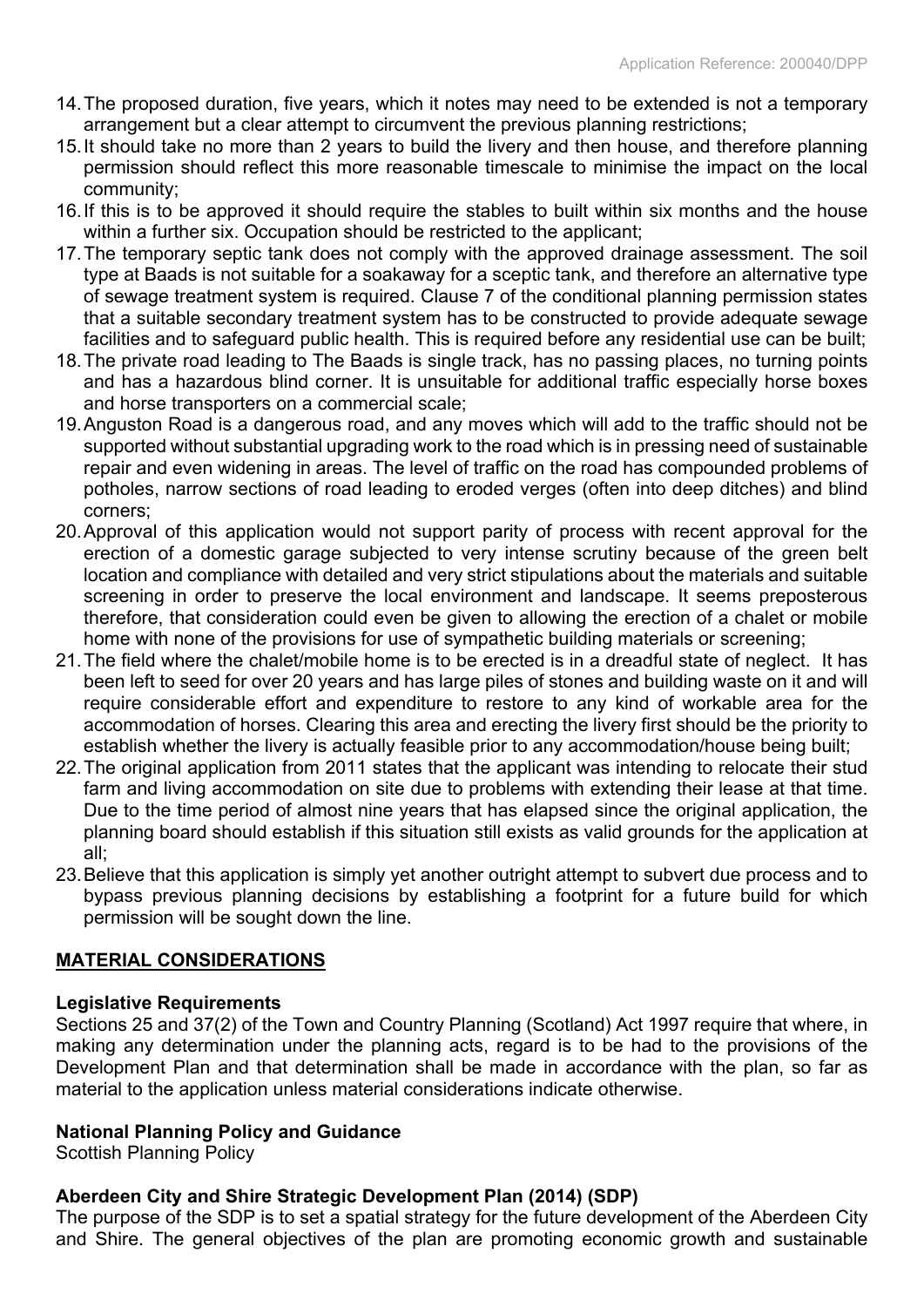economic development which will reduce carbon dioxide production, adapting to the effects of climate change, limiting the use of non-renewable resources, encouraging population growth, maintaining and improving the region's built, natural and cultural assets, promoting sustainable communities and improving accessibility.

From the 29 March 2019, the Strategic Development Plan 2014 will be beyond its five-year review period. In the light of this, for proposals which are regionally or strategically significant or give rise to cross boundary issues between Aberdeen City and Aberdeenshire, the presumption in favour of development that contributes to sustainable development will be a significant material consideration in line with Scottish Planning Policy 2014.

The Aberdeen City Local Development Plan 2017 will continue to be the primary document against which applications are considered. The Proposed Aberdeen City & Shire SDP may also be a material consideration. The Proposed SDP constitutes the settled view of the Strategic Development Planning Authority (and both partner Councils) as to what should be the final content of the next approved Strategic Development Plan. The Proposed SDP was submitted for Examination by Scottish Ministers in Spring 2019, and the Reporter has now reported back. The Scottish Ministers will consider the Reporter's Report and decide whether or not to approve or modify the Proposed SDP. The exact weight to be given to matters contained in the Proposed SDP in relation to specific applications will depend on whether:

- these matters have been subject to comment by the Reporter; and
- the relevance of these matters to the application under consideration.

# **Aberdeen Local Development Plan (2017) (ALDP)**

Policy NE2 (Green Belt) Policy D1 (Quality Placemaking by Design) Policy T2 (Managing the Transport Impact of Development) Policy NE6 (Flooding, Drainage & Water Quality)

# **Proposed Aberdeen Local Development Plan (2020)**

The Proposed Aberdeen Local Development Plan (Proposed ALDP) was approved at the Council meeting of 2 March 2020. The Proposed ALDP constitutes the Council's settled view as to what the final content of the next adopted ALDP should be, and is now a material consideration in the determination of planning applications. The Aberdeen Local Development Plan 2017 will continue to be the primary document against which applications are considered. The exact weight to be given to matters contained in the Proposed ALDP (including individual policies) in relation to specific applications will depend on whether –

- these matters have been subject to public consultation through the Main Issues Report; and,
- the level of objection raised in relation these matters as part of the Main Issues Report; and,
- the relevance of these matters to the application under consideration.

The foregoing can only be assessed on a case by case basis. The following policies of the Proposed ALDP are relevant to this application:

Policy NE1 (Green Belt) Policy D1 (Quality Placemaking) Policy T2 (Sustainable Transport) Policy NE4 (Water Infrastructure)

# **EVALUATION**

# **Background**

Planning permission was granted on the  $11<sup>th</sup>$  October 2011 for the erection of a dwellinghouse, garage and associated stud farm at Baads Farm. Whilst the site was located within the Green Belt,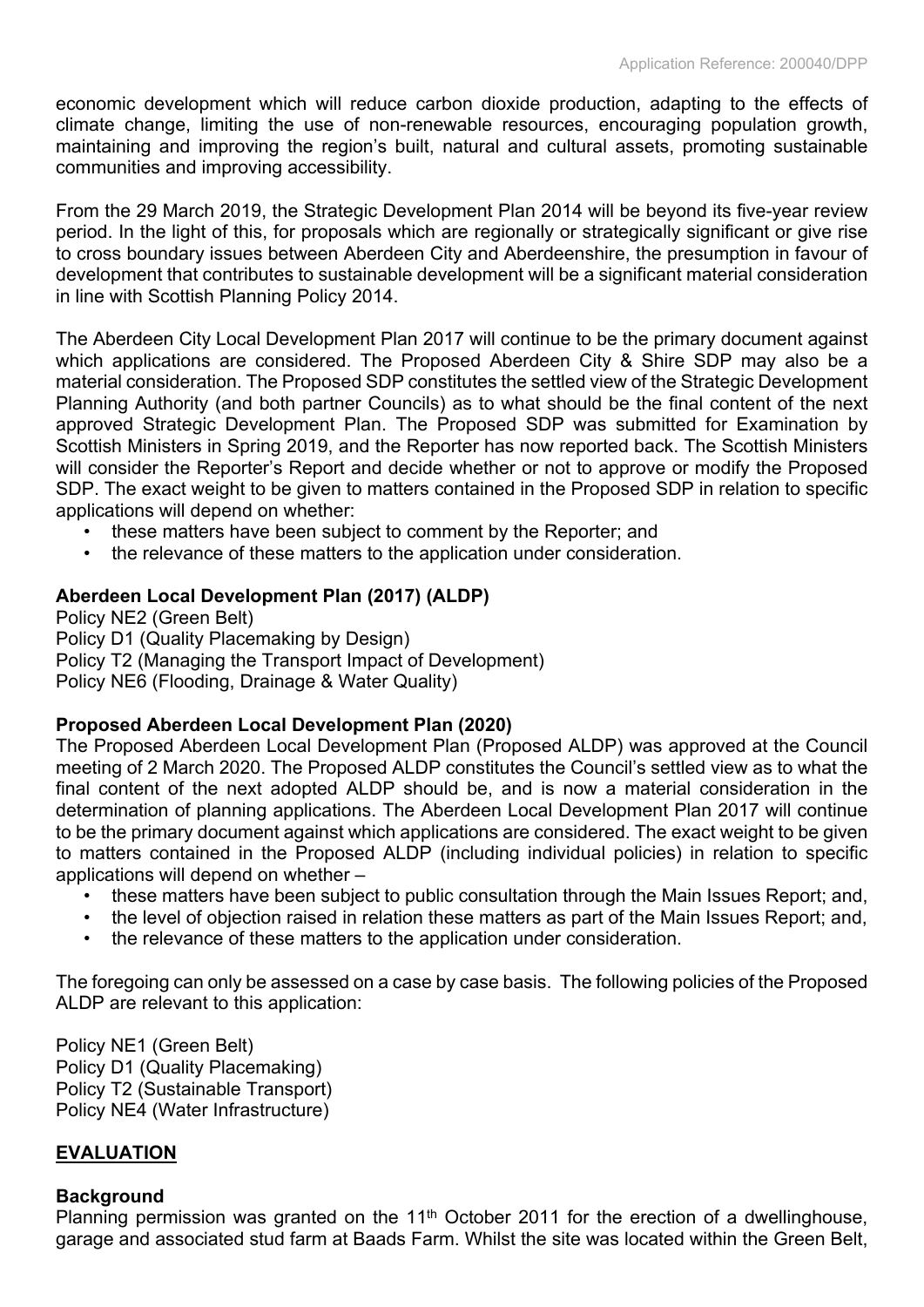where policies are generally restrictive, it was judged that a house was required to support the proposed stud farm business, which was relocating from another site outwith the city boundary. The application was approved against officer recommendation on the basis *"that the application was not* contrary to Policy 28 of the Local Plan as the proposed buildings would not be higher than the others *in the landscape and the proposed business was an agricultural activity within Policy 28".*

Conditions were applied to the planning permission which included restricting the occupancy of the dwellinghouse to a person employed full time in the stud farm business and the dependants, widow or widower of such a person; phasing the development to ensure that the stables and associated infrastructure are constructed and available for use prior to the commencement of the construction of the house and garage; restricting the hours of construction; requiring the submission of schemes of all external lighting and drainage/sewage facilities, samples of all external finishing materials, the provision of landscaping and tree planting on the site.

An application to remove Condition 1 (control of occupancy) was submitted and subsequently refused in March 2014, as the deletion of the condition would mean that the proposal would be contrary to Policy NE2 (Green Belt) of the ALDP as well as Scottish Planning Policy. The reasoning for this refusal was as follows:

*"The proposed deletion of Condition 1 of planning permission P120873, relating to occupancy, is contrary to Scottish Planning Policy and Policy NE2 (Green Belt) of the Aberdeen Local Development Plan, which seek to protect the integrity of Green Belts and, in particular, seek to avoid the granting of individual planning permissions to prevent the cumulative erosion of a green belt. If it were not for the specific individual requirements of the business the house would not have complied with planning policy and ultimately refused. The removal of this condition would undermine the policies which seek to protect the integrity of the Green Belt which seeks to safeguard against unsustainable development and suburbanisation of the area. It was judged necessary to impose Condition 1 to ensure that the development complied with planning policies. It is judged that* Condition 1 meets the tests set out in Circular 4/1998. The advice in the letter from the Chief Planner *(04.11.2011) has been considered. The proposal to delete Condition 1 is considered unacceptable in planning policy terms."*

A second application to remove Condition 1 was submitted and refused under delegated powers in September 2014, and the decision upheld by the Aberdeen City Local Review Body on 15 December 2014.

The reason given by the LRB for refusing the application and upholding the decision of the appointed officer was:

*"The proposed deletion of Condition 1 of planning permission P120873, relating to occupancy, is contrary to Scottish Planning Policy and NE2 (Green Belt) of the Aberdeen Local Development Plan* which seek to protect the integrity of Green Belts and, in particular, seek to avoid the granting of *individual planning permissions to prevent the cumulative erosion of a green belt. If it were not for the specific individual requirements of the business the house would not have complied with planning policy and ultimately refused. The removal of this condition would undermine the policies which seek to protect the integrity of the Green Belt which seeks to safeguard against unsustainable development and suburbanisation of the area. It was judged necessary to impose condition 1 to ensure that the development complied with planning policies. It is judged that condition 1 meets the tests set out in Circular 4/1998. The advice in the letter from the Chief Planner (04.11.2011) has been considered. The proposal to delete condition 1 is considered unacceptable in planning policy terms and no sufficient justification has been submitted from the previous refusal (P140187) in order to justify the removal of the condition".*

A third application to remove condition 1 was submitted under planning application P150074. The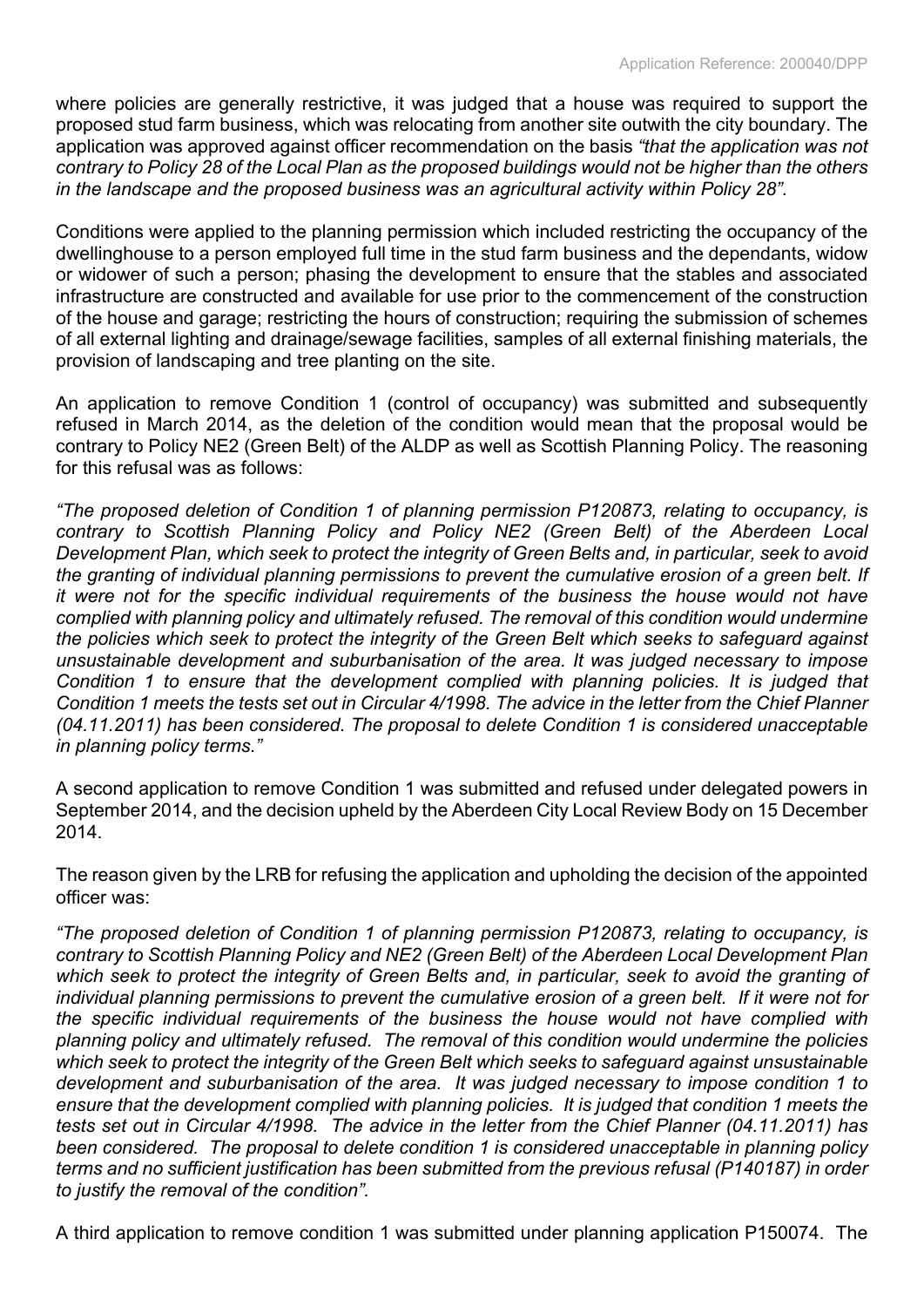Planning Authority exercised its power to decline to determine this application under Section 39(1)(b) of the Town and Country Planning (Scotland) Act 1997, as amended by the Planning etc. (Scotland) Act 2006, which provides planning authorities with discretionary powers to decline to determine planning applications in circumstances where more than one similar application has been refused without an appeal to the Scottish Ministers within the previous two years and where there has been no significant change to the development plan or in any other material considerations.

Finally, a fourth application to remove condition 1 was submitted under planning application 181084/S42 in June 2018 and refused under delegated powers in August 2018. The reasoning for this refusal was as follows:

*"The proposed deletion of Condition 1 of planning permission P120873, relating to occupancy, is contrary to Scottish Planning Policy and Policy NE2 (Green Belt) of the Aberdeen City Local Development Plan, which seek to protect the integrity of Green Belts and, in particular, seek to avoid the granting of individual planning permissions to prevent the cumulative erosion of a green belt. If it were not for the specific individual requirements of the business, the dwellinghouse would not have complied with planning policy and would ultimately have been refused. The removal of Condition 1 would undermine the policies which seek to protect the integrity of the Green Belt, and safeguard against unsustainable development and suburbanisation of the area. It was deemed necessary to apply Condition 1 in order to ensure that the development complied with planning* policies. It is judged that Condition 1 meets the tests set out in Circular 4/1998. The advice in the *letter from the Chief Planner (dated 4 November 2011) has been considered. The proposal to delete Condition 1 remains unacceptable in planning policy terms and there has been no additional supporting information submitted from either of the previous refusals (Ref: P140187 & P141149) which would justify its removal."*

Excavation work was carried out on site in September 2014 in order to secure 'initiation of development', and as such, planning permission for the stud farm, dwelling house and garage is now retained in perpetuity. In support of the original application which was granted consent in October 2011, it had been stated that there was an urgent need for the applicant to relocate the stud farm business which was already in operation, because at that time the lease for land from where the business was operating was not being renewed. The statement submitted in support of the 2018 application outlined above (Ref 18/1084/S42) advised that the site had been on the market since April 2014. From the information submitted in support of this current application it would appear that the site has indeed changed hands since that 2018 application was determined.

### **Supporting Document**

The agent has submitted a Planning Policy & Design Statement on behalf of the applicant, and in support of the application. This supporting document states that: "*the applicant has purchased the application site at Baads Farm for the purposes of developing the equestrian business [stud farm] and building the dwellinghouse as approved under the terms of planning permission*." The document acknowledges that the dwellinghouse approved under planning permission P110648 (and subsequently P120873) cannot be built until such time as the stud farm is established and states that in order to allow the applicant and family to oversee the development of the stud farm and thereafter the dwellinghouse, for on-site security and to avoid unnecessary travel, temporary residential accommodation is required in the form of a chalet/mobile home, for a period of 5 years.

The supporting document states that "*the proposed change of use of land to accommodate the chalet (caravan) is an appropriate form of development*." and that "*A temporary permission is sought* for a period of 5 years. This will allow ample time for the applicant to establish the stud farm business *and build the dwellinghouse approved. Thereafter, the chalet and associated infrastructure will be removed unless a further application to extend the lifetime of the development is submitted*." The supporting document also states that the chalet (caravan), being located within the curtilage of the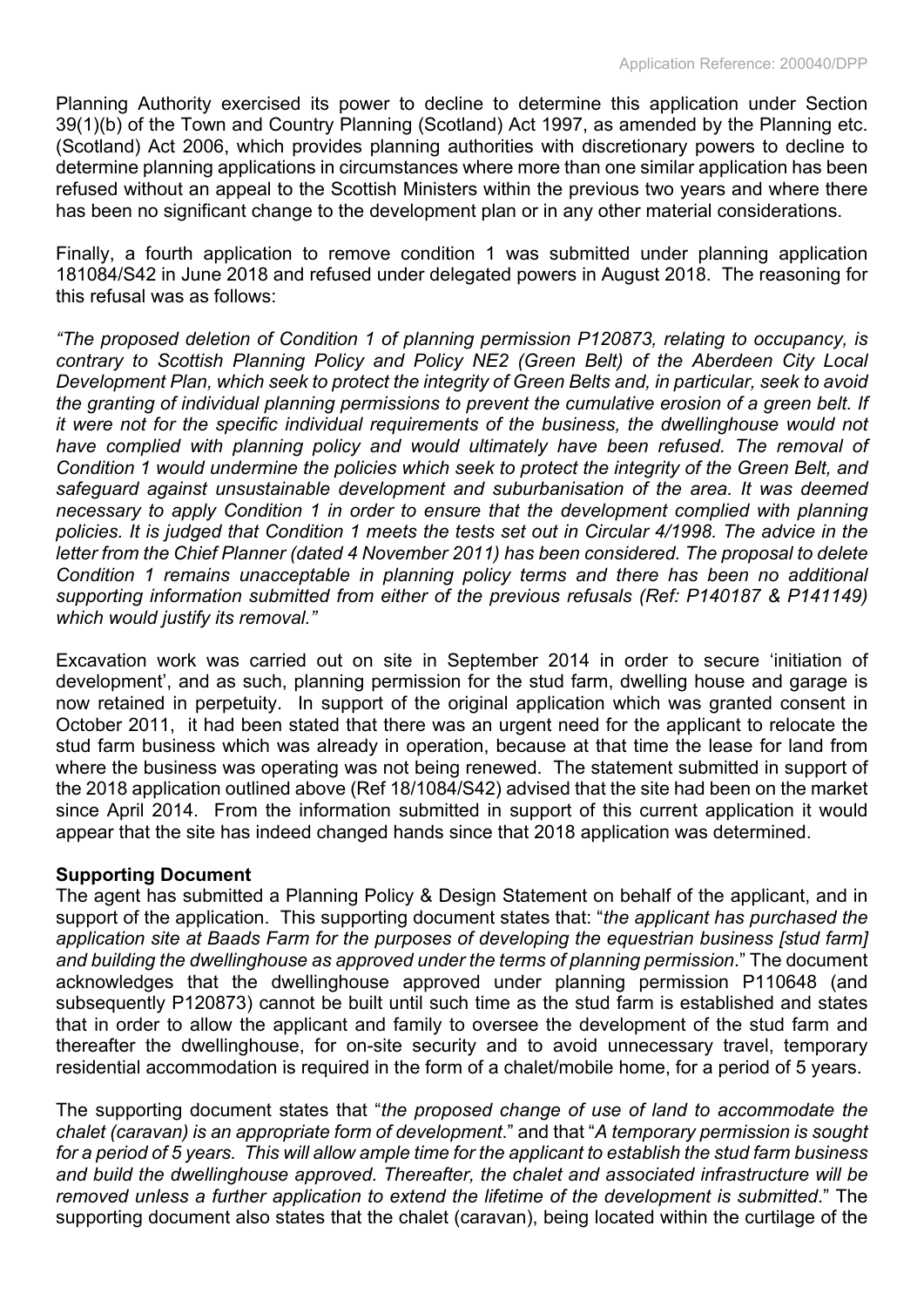2011 permission *"is in accordance with the terms of Policy NE2 and is not contrary to any other policy in the LDP"*.

### **Principle of Development**

The site lies within an area which is desingated as green belt, as supported by Scottish Planning Policy, and is therefore zoned under Policy NE2 (Green Belt) of the Aberdeen City Local Development Plan (ALDP). Policy NE2 states: 'No development will be permitted in the Green Belt for purposes other than those essential for agriculture; woodland and forestry; recreational uses compatible with an agricultural or natural setting; mineral extraction/quarry restoration; or landscape renewal'.

The following exceptions apply to this policy:

1 Proposals for development associated with existing activities in the green belt will be permitted but only if all of the following criteria are met:

- a) The development is within the boundary of the existing activity;
- b) The development is small-scale;
- c) The intensity of activity is not significantly increased; and
- d) Any proposed built construction is ancillary to what exists.

2 Essential infrastructure (such as electronic communications infrastructure, electricity grid connections, transport proposals identified in the LDP or roads planned through the masterplanning of opportunity sites) will only be permitted if it cannot be accommodated anywhere other than the Green Belt.

3 Buildings in the Green Belt which have a historic or architectural interest, or a valuable traditional character, will be permitted to undergo an appropriate change of use which makes a worthwhile contribution to the visual character of the Green Belt.

4 Proposals for extensions of existing buildings, as part of a conversion or rehabilitation scheme, will be permitted in the Green Belt provided:

a) The original building remains visually dominant;

b) The design of the extension is sympathetic to the original building in terms of massing, detailing and materials, and

c) The siting of the extension relates well to the setting of the original building.

5 Replacement on a one-for-one basis of existing permanent houses currently in occupation will normally be permitted provided:

a) It can be demonstrated to the Council that they have been in continuous occupation for at least 5 of the seven years immediately prior to the date of the application;

b) The replacement house, except in exceptional circumstances (e.g. to improve a dangerous access), occupies the same site as the building it would replace, does not permit development for purposes other than those essential for agriculture, woodland and forestry, recreational uses compatible with an agricultural or natural setting, mineral extraction or restoration, or landscape renewal.

Approval of this application would see a change of use of the land to a caravan site. The proposal indicates that one chalet/mobile home would be located on the site, and for a period of up to 5 years. Whilst accepting that the principle of erecting a dwellinghouse within the wider site was supported under planning application Ref P110648 (and subsequently P120873), it is of particular relevance in the assessment of this current application to note that in granting consent in 2011, the Planning Development Management Committee deemed the residential element of the application at that time acceptable on the provision that the stud farm business, which was to be relocating from another location, is constructed, completed and operational prior to the approved dwellinghouse and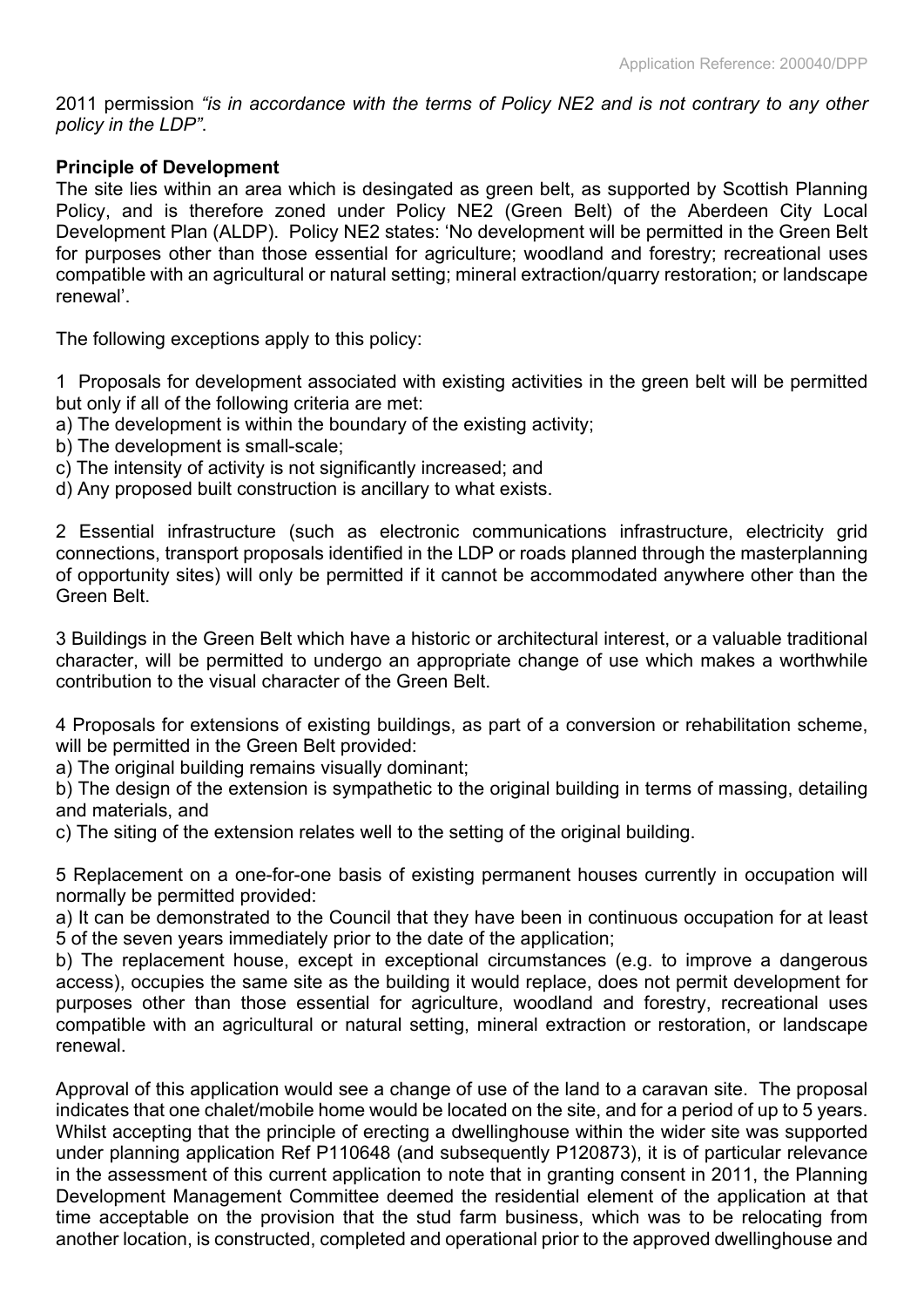associated domestic garage being constructed and occupied, and a condition was applied by the Committee to this effect.

The stated purpose for the the proposed chalet/mobile home, as explained in the Planning Policy & Design Statement submitted by the applicant's agent, and bearing in mind that the approved dwellinghouse cannot be built until the stud farm has be constructed and brought into use, is *"To allow the Applicant and her familty to oversee the development of the stud farm…"*. Whilst that may be the case, it is important to note and to take in to consideration that if planning permssion was to be granted for the change of use of land to a caravan site to allow for a chalet/mobile home to be located within the site, it could be implemented without the stud farm or any part of the 2011 permission, or subsequent 2012 permission, being progressed. This is a stand-alone application, and as such, it would be feasible that only the change of use to caravan site and subsequent residential occupancy of the site could occur. Similarly, the original application for the stud farm, dwellinghouse and garage could be implemented alongside this current permission for the caravan site, with the resulting cumulative impact of both consents being delivered also a relevant consideration. Finally, it would also be possible for those occupying the chalet to have no link to the applicant or the future stud farm and dwellinghouse.

It is also pertinent to note that planning permisison is required solely for the change of use of the land to a caravan site, and although a separate caravan site licence would be required to allow for the chalet/mobile home to be located on the site, the erection of the chalet/mobile home in itself would not require planning permission. Whilst information has been submitted specifically relating to the type and style of chalet/mobile home to be located on the site, this level of detail is actually outwith the control of the planning authority. Furthermore, if consent were to be granted for the change of use of the land as proposed, the applicant would be under no obligation to install the specific chalet/mobile home which has been identified as part of the proposal, and could potentially install any style/colour/scale of caravan/mobile home/chalet falling within the definition of a caravan (under Section 29(1) of the Caravan Sites and Control of Development Act 1960; modified by Section 13(1) of the Caravan Sites Acts 1968 and by the Caravan Sites Act 1968 (Amendment of Definition of Caravan) (Scotland) Order 2019).

It was at the time of the original permission being granted, and remains to be the considered opinion of the planning authority, that provision of any form of residential accommodation on the site in advance of the stud farm being contructed and brought into use, would by contrary to the terms of Policy NE2 (Green Belt). There have no substantive changes to green belt policy, either in terms of Scottish Planning Policy or the Aberdeen Local Development Plan, that would warrant or justify now taking a different approach. Indeed, the agent's letter of 18 February 2020 appears to acknowledge this, stating *"The terms of the planning permission granted in 2011 are clearly understood by the Applicant and she has bought the land knowing that the equestian use has to be established before the dwellinghouse is built and occupied"*. Whether it's the dwellinghouse granted in 2011 or the change of use of land to caravan site to accommodate a chalet for which permission is now sought, the same principle applies.

As noted above, the Planning Policy & Design Statement states the purpose of the chalet is to allow the applicant to oversee the development of the stud farm. It states also that it *"will allow the applicant…*(to have*)…direct/ease of access to the land….avoid unnecessary travel. In effect, onsite security will be created".* Notwithstanding, it has not been explained or justified why a permanent on-site presence is necessary during the construction of the stud farm. It is acknowledged, however, that a case potentially could be made following the construction of the stud farm and business and it having become operational for allowing on-site temporary accommodation whilst the permanent dwellinghouse is being built. However, that is not what is being sought in this application and thus it is not directly relevant to this assessment and determination.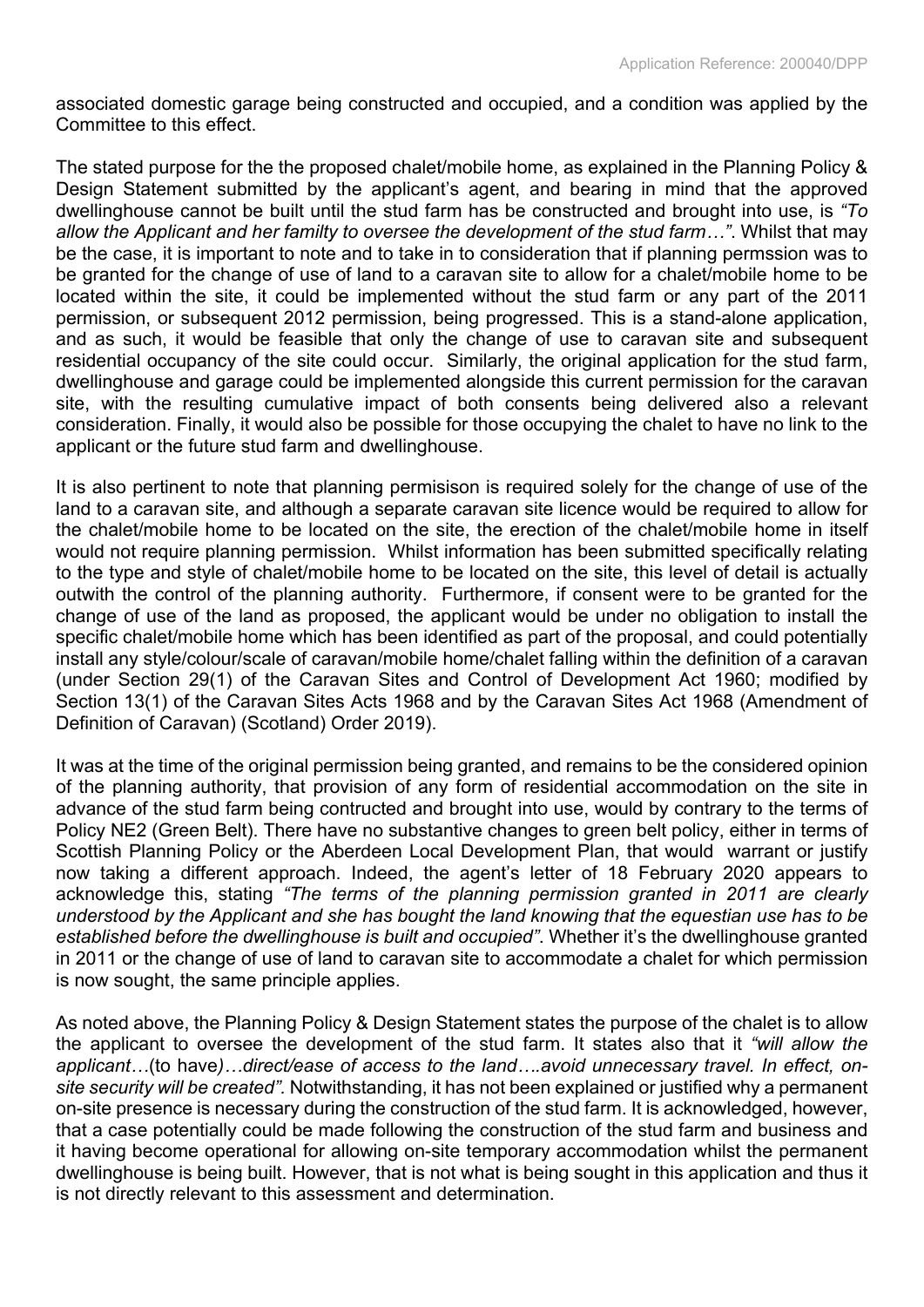This is a new and totally separate planning application which is being considered. Planning permission is being sought solely for a change of use of land to caravan site to allow for the erection of a chalet/mobile home, and the proposal must therefore be assessed on that basis. As such, and contrary to what is stated in the Planning Policy & Design Statement submitted in support of the application, the proposal is clearly contrary to Policy NE2 (Green Belt) of the ALDP. Whilst some works, for example the erection of fencing, have been carried out and thus the 2011, or 2012 permission, has been commenced, there is no existing business in operation, and therefore the change of use of land to a caravan site to allow for the siting of a chalet/mobile home is not deemed 'essential for agriculture, woodland and forestry, recreational uses compatible with an agricultural or natural setting, mineral extraction or restoration, or landscape renewal' as required in terms of the policy criteria. Whilst the aforementioned supporting document states that the proposal is compliant with Policy NE2 (Green Belt) of the ALDP on the basis that it is ancillary to the main use of the original permission, it is also acknowledged within that same document, that there is no stud farm business operating from the site and therefore the proposed change of use of land to caravan site would not be ancillary to any current use. As such, and contrary to what is stated in the Planning Policy & Design Statement, the proposal clearly fails to comply with Policy NE2 (Green Belt) of the ALDP.

# **Aberdeen City and Shire Strategic Development Plan (2014)**

In terms of assessment against the Strategic Development Plan, due to the scale of this proposal the proposed development is not considered to be strategic or regionally significant, or require consideration of cross-boundary issues and, therefore, does not require detailed consideration against the SDP.

# **Design, Scale & Siting**

In considering the proposal against the requirements of Policy D1 (Quality Placemaking by Design) of the ALDP, which highlights the need for development to respond to the site context and be designed with due consideration to siting, scale and massing; for it to reinforce established patterns of development; and to be well planned, with high quality design, materials and craftmanship, then a change of use of the land to caravan site to allow for the erection of a chalet style residential home within this rural setting would likely fail to fully accord with these requirements.

The very open aspect of the site and its relative prominence within the surrounding area is such that the introduction of any caravan/chalet/mobile home within this location would be clearly visible from well beyond the curtilage of the site. It must be noted that there are certain limitations in suitably addressing the expectations of Policy D1 in the determination of this application, given that the planning authority would be granting consent solely for the proposed change of use to caravan site. However, it nevertheless remains apparent that the consequence of such consent would be the subsequent introduction of a chalet/caravan/mobile home to the site, and with limited ability to restrict the scale/design/colour/finish of the chalet/caravan/mobile home, the potential adverse visual impact on the wider area remains a material consideration in the determination of the application.

# **Access/Parking**

The site is currently served by a private access road and the Council's Roads Development Management team has raised no objection to the proposal, advising that it is a temporary feature with adequate parking and the proposed access, which would be via a private road, would have no through access.

It is acknowledged that the proposal would not fully address the requirements of Policy T2 (Managing the Transport Impact of Development), largely as a result of the somewhat isolated location of the site which limits the measures which can feasibly be put in place to minimise traffic and maximise opportunities for sustainable and active travel. Notwithstanding this, taking into account the limited site area, partial compliance with the expectations of Policy T2 (Managing the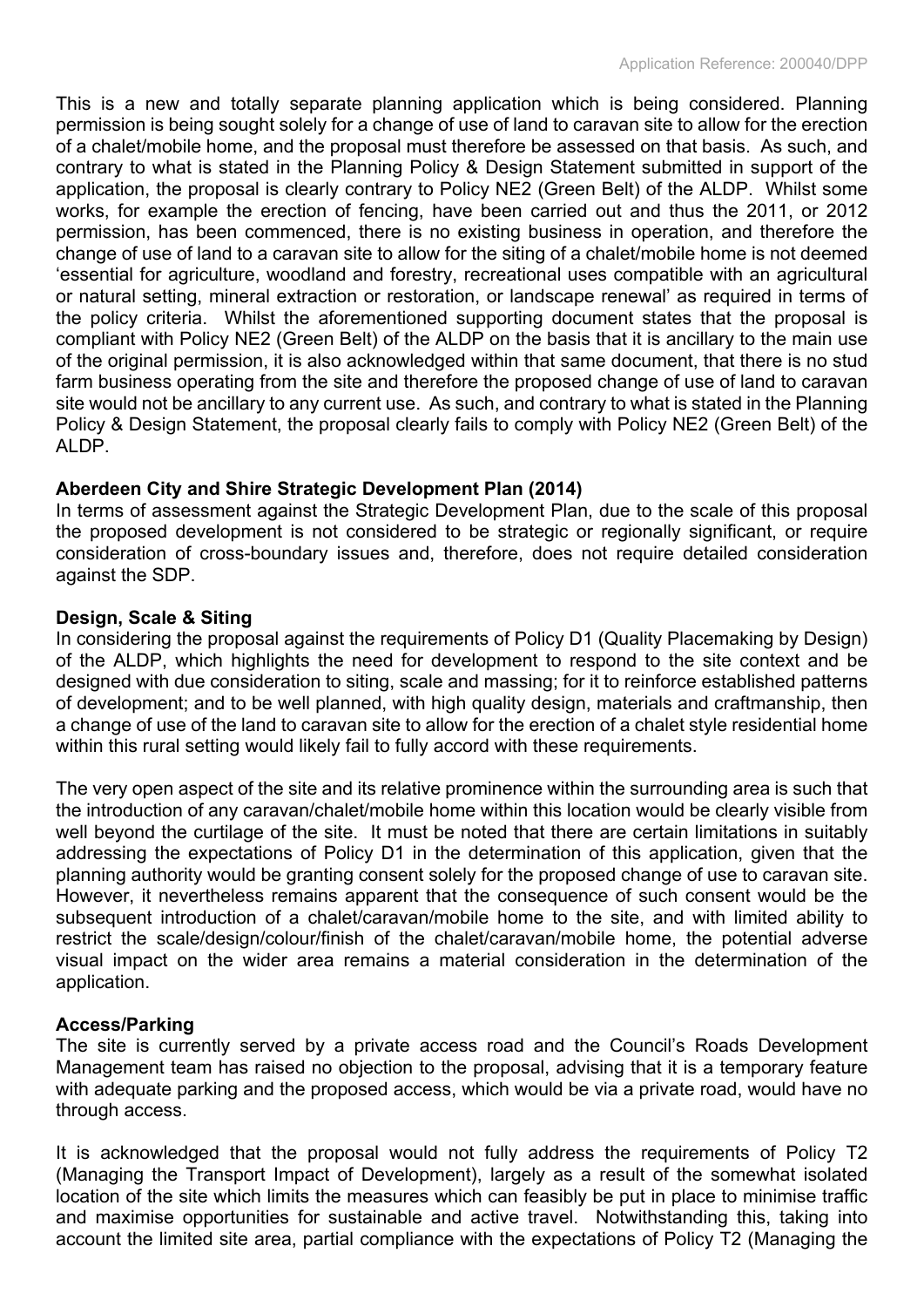Transport Impact of Development) would be unlikely to raise any significant concerns.

#### **Drainage/Water Supply**

The Planning Policy & Design Statement submitted on behalf of the applicant states that drainage will be provided "in the form of a septic tank", and subsequent correspondence submitted by the agent, again on behalf of the applicant, advises that a mains water supply will serve the proposed development. ACC Environmental Health officers have raised no objection to the proposal but advise that suitable demonstration is given that the mains water supply as proposed by the applicant is established at the property. Servicing arrangements would appear adequate for the proposed change of use of the land to caravan site for the erection of a chalet/mobile home, and as such the expectations of Policy NE6 (Flooding, Drainage & Water Quality) would be suitably addressed.

#### **Proposed Aberdeen Local Development Plan**

In relation to this particular application, the policies in the Proposed Aberdeen Local Development Plan 2020 (ALDP) substantively reiterate those in the adopted Local Development Plan and the proposal is therefore deemed unacceptable in terms of both Plans for the reasons previously given.

#### **Matters raised by the Community Council**

The majority of the concerns raised by the local Community Council have been addressed in the foregoing evaluation. The remainder of the concerns are addressed as follows:

1. *If permission were to be granted in this case, on what grounds could the Planning Authority realistically resist a request for extension of the permission, or conversion into permission for a permanent house, in each case without any restriction on occupation*? Notwithstanding that each application is assessed on its own merits, previous consent granted for the same or a similar development proposal on the same application site would be a material consideration in the determination of any future application.

Correspondence was submitted by the Agent on behalf of the Applicant, refuting a number of the concerns raised by the Community Council. The issues raised have been largely addressed in the foregoing evaluation, however the letter also maintains that the objection submitted by the Community Council has breached the Council's Code of Conduct for Community Council's on a number of points, including that the Community Council's response "Does not embrace social inclusion for a family who have the right to build a business and dwellinghouse" and it "Appears to display discrimination towards the Stewart family instead of challenging it". The Agent requested within the correspondence that the Community Council comments be withdrawn and that a modified response be submitted by the Community Council Planning Liaison Officer demonstrating "a better understanding of the planning process, the Equalities Act 2010 and the Code of Conduct".

Taking the above into account, it should be noted that the planning authority is of the opinion that a number of the issues and concerns raised by the community council are relevant and legitimate planning matters, which the community council, as a statutory consultee, is entitled to raise. The planning authority does not believe that the Community Council is either guilty of discrimination or of failing to uphold the terms of the Equalities Act.

#### **Matters raised in representations**

The majority of the material concerns raised by objectors in representations have been addressed in the foregoing evaluation. The remainder of the concerns are addressed as follows:

- 4. *Ownership of the site changed hands in October 2019 and there is concern the new owner has different ideas for the site;* This is not a material consideration in the determination of this application which seeks a change of use of land for the erection of a chalet/mobile home.
- 7. *The proposed hardstanding damages the agreed Landscape Plan. There is adequate permanent hardstanding proposed for the site which could accommodate the chalet*; The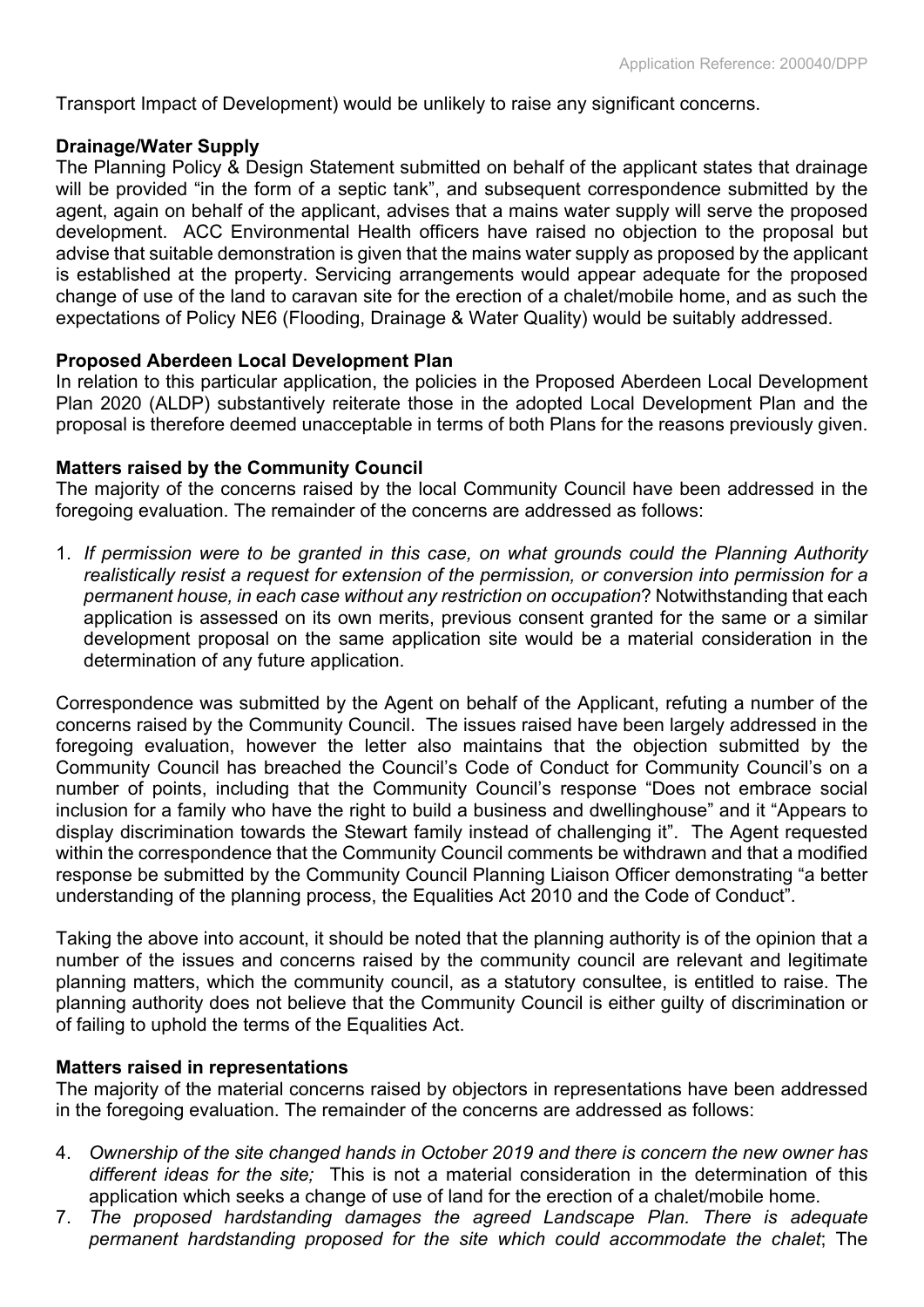proposal relates to a change of use of land for the erection of a chalet/mobile home. The landscape plan which is referred to relates to a separate planning consent. However, it is acknowledged that it may not be possible to fully implement the landscaping scheme whilst the land is used as a caravan site, but could be fully complied with thereafter.

- 8. *The proposed temporary septic tank is not in compliance with the approved Drainage Impact Assessment. The permanent Sewage Treatment System should be installed and made operational for the use of the chalet, as per conditions of planning*; The proposal, if approved, would need to be designed to meet the appropriate requirements.
- 9. *In the nine years since planning was granted, for an urgent stud farm, there have been block and fences, and at no point have they required security*; This is not a material planning consideration in the determination of this application.
- 10.*Believe this latest application to be a flagrant attempt to circumvent planning regulations, and that the request to erect a chalet/mobile home signals plans to apply in the future for permission to erect a house/houses, without the current stipulation that a livery must be built and established as a business before the house is built*; This is not a material planning consideration. The applicant is within her rights to apply for the change of use of land for the erection of a chalet/mobile home at this site. The application is thereafter assessed against relevant planning policy and any other material consideration.
- 11.*The existing approved planning consent is subject to the successful setting up of a viable business on the site ahead of construction of the dwelling. Since this was granted in 2011 there has been no effort made to prepare the land for equestrian use, and the proposal for this temporary dwelling gives no information as to what work is to be undertaken with the land to make it suitable for an equestrian business, (Fences, land remediation, stables etc)*; The proposal seeks a change of use of land for the erection of a chalet/mobile home and as such does not require the submission of the detailed works or site preparation for the delivery of a stud farm.
- 14.*The proposed duration, five years, which it notes may need to be extended is not a temporary arrangement but a clear attempt to circumvent the previous planning restrictions*; The applicant is within her rights to apply for planning permission for a period of 5 years, and for the acceptability of this period of time to be considered by the planning authority in the assessment of the application.
- 15.*It should take no more than 2 years to build the livery and then house, and therefore planning permission should reflect this more reasonable timescale to minimise the impact on the local community*; The applicant has applied for a change of use of land for the erection of a temporary chalet/mobile home at this site. The application is assessed against relevant planning policy and any other material consideration relating to such a proposal, and this would include considering any relevant time period for which permission could be granted.
- 17. *The temporary septic tank does not comply with the approved drainage assessment. The soil type at Baads is not suitable for a soakaway for a sceptic tank, and therefore an alternative type of sewage treatment system is required. Clause 7 of the conditional planning permission states that a suitable secondary treatment system has to be constructed to provide adequate sewage facilities and to safeguard public health. This is required before any residential use can be built*; The proposal, if approved, would need to be designed to meet the appropriate requirements.
- 19.*Anguston Road is a dangerous road, and any moves which will add to the traffic should not be supported without substantial upgrading work to the road which is in pressing need of sustainable repair and even widening in areas. The level of traffic on the road has compounded problems of potholes, narrow sections of road leading to eroded verges (often into deep ditches) and blind corners*; The Council's Roads Development Management team has assessed the proposal and raised no concerns with regards any increased level of traffic which would result from the proposed development.
- 21. The field where the chalet/mobile home is to be erected is in a dreadful state of neglect. It has been left to seed for over 20 years and has large piles of stones and building waste on it and will *require considerable effort and expenditure to restore to any kind of workable area for the accommodation of horses. Clearing this area and erecting the livery first should be the priority to*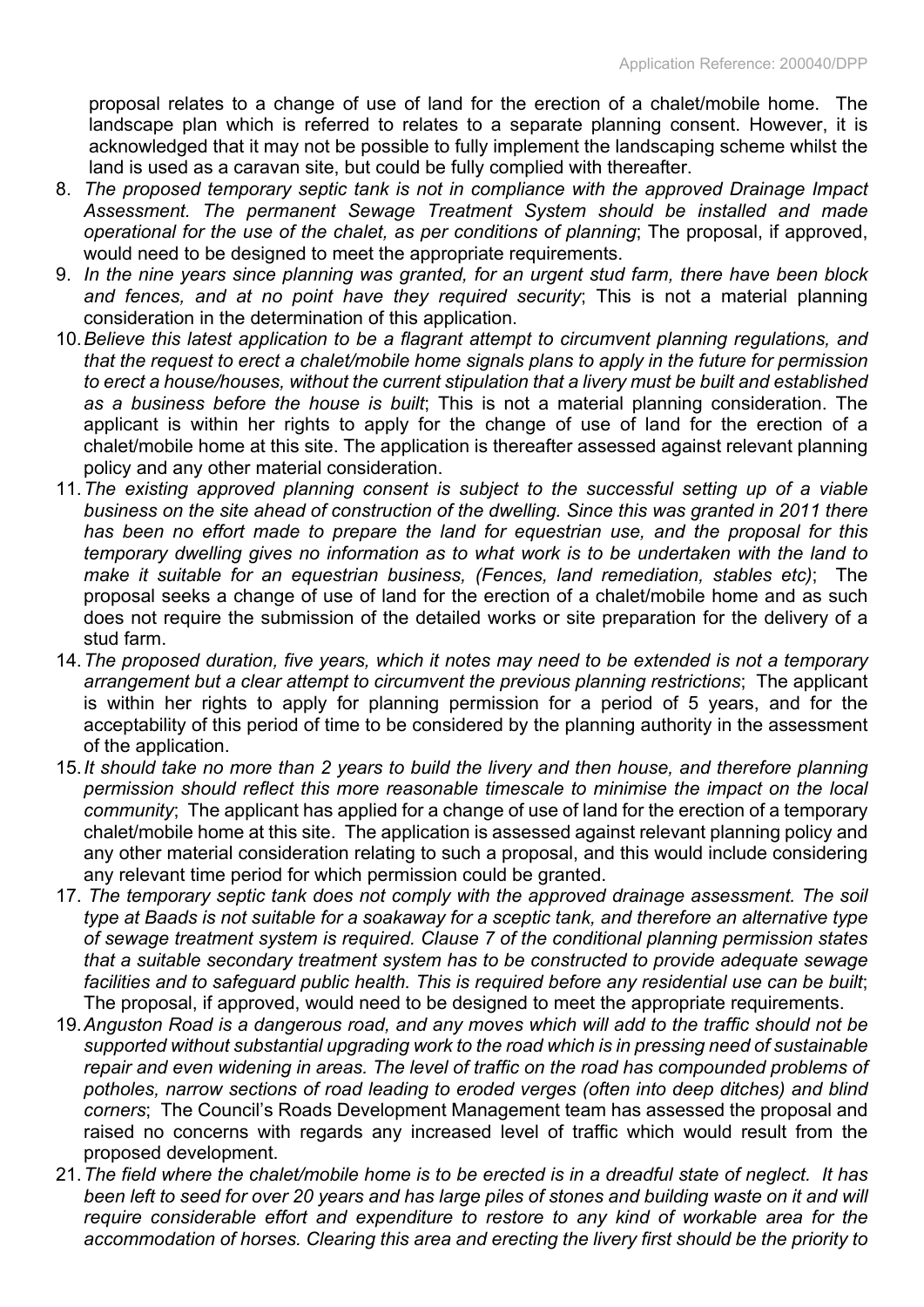*establish whether the livery is actually feasible prior to any accommodation/house being built*; The applicant has applied for a change of use of land for the erection of a chalet/mobile home at this site and the application is thereafter assessed against relevant planning policy and any other material consideration relating to such a proposal. The state of neglect of land within or outwith the application site is not a material consideration.

### **Other remaining matters to consider**

The Planning Policy & Design Statement submitted by the agent on behalf of the applicant, and in support of the application, refers to the proposed development as falling within the definition of a caravan in the Caravan Sites and Control of Development Act 1960, as supplemented by the Caravan Sites Act 1968, and therefore that the application "should be assessed as a change of use of the land on which the caravans would be sited". The Statement also refers to the recent Caravan Sites Act 1968 (Amendment of Definition of Caravan) (Scotland) Order 2019 and concludes that the proposed chalet/mobile home falls within the definition of a caravan and as such would not be classed as operational development.

### **Conclusion**

Both national and local planning policies seek to protect the integrity of the Green Belt and the granting of individual planning permissions which lead to the cumulative erosion of the green belt are therefore deemed contrary to such policy. If it had not been for the specific individual requirements of an existing stud farm business which was granted consent at Baads Farm in 2011, the associated dwellinghouse would not have complied with planning policy and consent would not have been granted at that time.

The same condition which was applied in 2011 and subsequently under planning application Ref P120873 continues to be valid and relevant today, under current Green Belt policy, namely that the stud farm that was granted planning permission and all associated infrastructure had to be constructed, completed and brought into use prior to construction starting on the dwellinghouse and garage. The condition was applied to ensure that the dwellinghouse and garage were only constructed in association with an operational business, in accordance with Green Belt policy.

This current application seeks permission for a change of use of the land to caravan site for the erection of a chalet/mobile home for residential purposes for a period of up to 5 years. The Planning Policy & Design Statement submitted in support of the application states that the chalet/mobile home and infrastructure would be removed after the 5 year period, unless a further application to extend the lifetime of the development is submitted. There is therefore clearly a risk that an extension could be sought to retain the chalet/mobile home beyond the 5 year period if the stud farm business is not operational within that time and thus could become a more permanent place of residence.

There has been no reasonable justification provided which would support the introduction of a residential use at this location. Furthermore, there is no guarantee of the previous permission being implemented, nor any means of ensuring that the caravan site is only occupied if the previously approved stud farm is constructed and brought into use. Taking all of this into account it is apparent that such a proposal is contrary to Green Belt Policy.

In the event that members are minded to grant the change of use, conditions limiting the number of caravans/chalets/mobile homes on site (in order to protect the landscape character and setting of the green belt) and the duration of permission are recommended, with 3 years deemed sufficient to allow for the previously approved stud farm to be built and become operational and for the construction of the dwellinghouse.

# **RECOMMENDATION**

Refuse